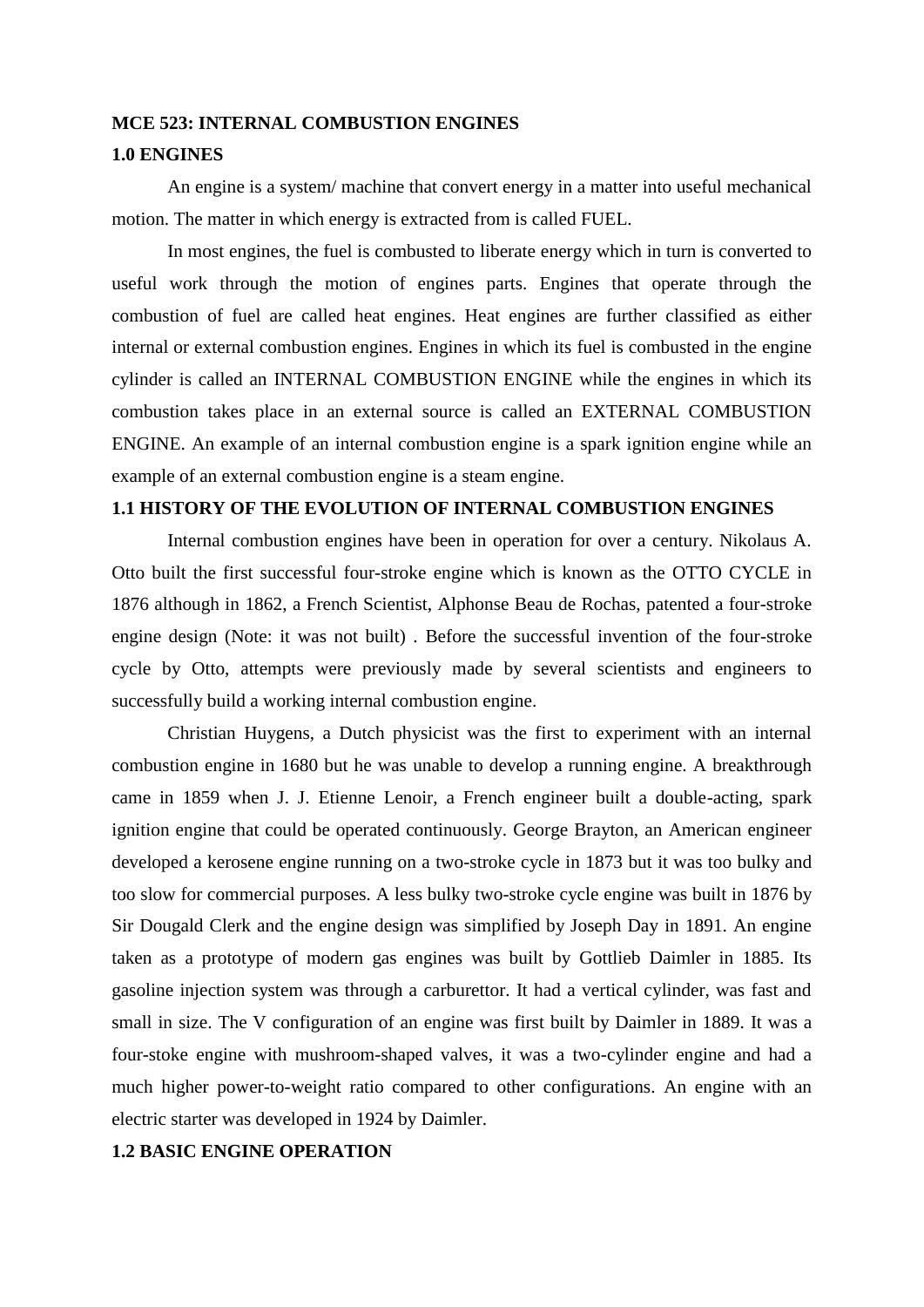Internal Combustion Engines (ICEs) are engine in which the combustion of its fuel takes place inside the engine cylinder. They are broadly classified as spark ignition (S.I.) and Compression Ignition (C.I.) engines. These classifications are based on the principle of ignition of the air-fuel mixture (charge) in the combustion chamber. If the air-fuel mixture inside the engine cylinder is ignited by the introduction of spark from the spark plug, the engine is termed a spark ignition engine while the engine is termed a compression ignition engine, if the air-fuel mixture is ignited by the high temperature generated from the compression of the air-fuel mixture. Basically, internal combustion engine that operate on petrol are spark ignition engines while those that operate with diesel fuel are compression ignition engines.

Internal combustion engines are also classified based on its cycle of operation both the spark ignition (petrol) and compression ignition (diesel) engines could operate on twostroke or four stroke cycles. Two –stroke cycle operation implying the completion of an engine cycle in one crankshaft revolution while the four-stroke cycle requires two crankshaft revolutions to complete an engine cycle.

# **1.3 CLASSIFICATIONS OF INTERNAL COMBUSTION ENGINES**

Internal combustion engines are classified based on the following:-

- Arrangement of Cylinders
- Type of fuel burned
- Type of aspiration
- Number of valve / cylinder
- Mode of ignition
- Valve location
- Camshaft location
- Number of strokes / cycle
- Cooling system type
- Combustion chamber design

### **CLASSIFICATIONS OF INTERNAL COMBUSTION ENGINES**

Internal Combustion engine classifications can be done based on the following:-

**Arrangement of Cylinders**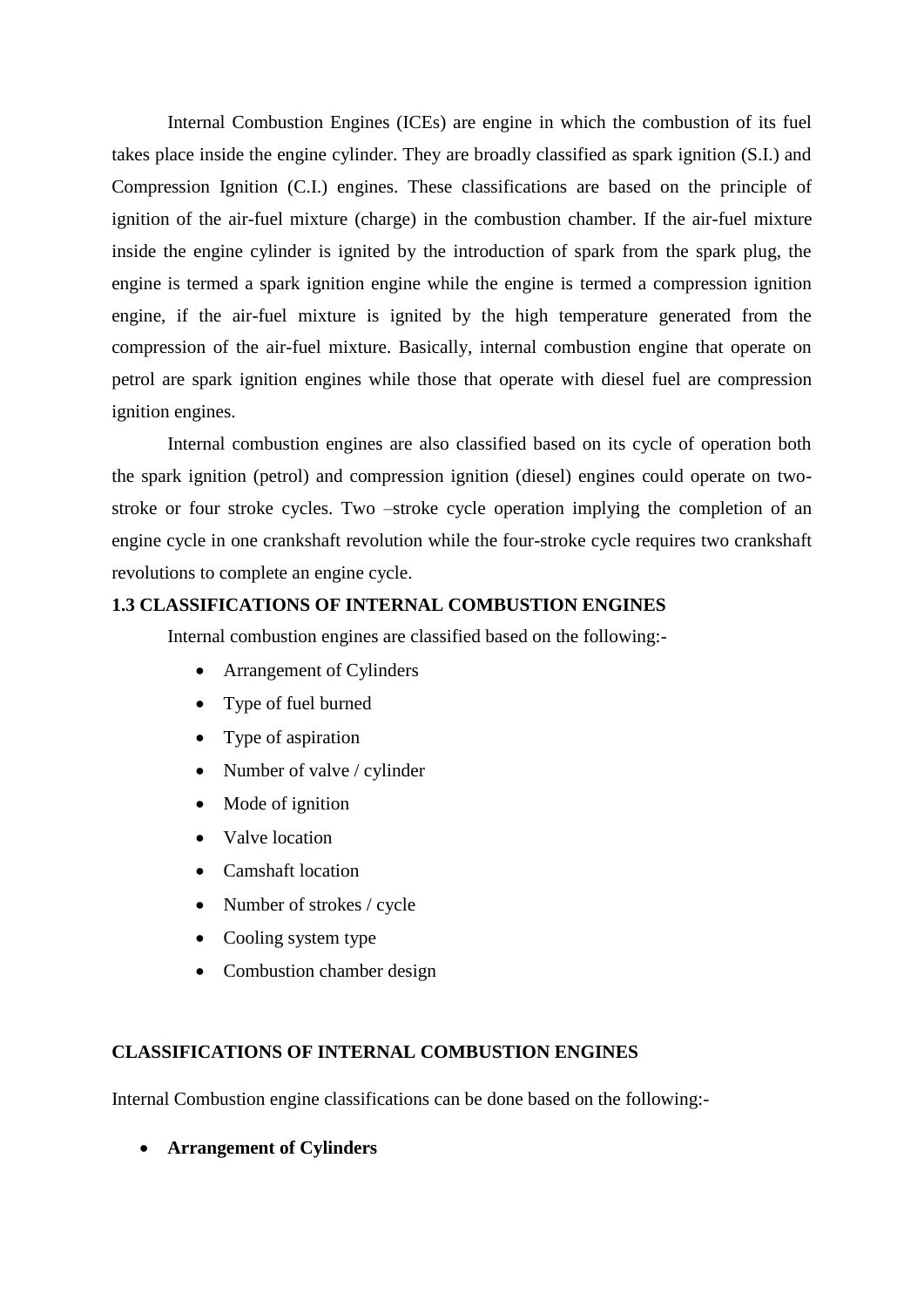- In-line: in this arrangement, the cylinders are positioned in a straight line, one behind the other along the length of the crankshaft. This type of engine could have cylinders ranging from 2 to 11 cylinders or more. For automobile engines, the inline four-cylinder engines are more common. They are sometimes called STRAIGHT (four, six or eight).
- **V-engine:** this configuration has two-banks of cylinder at angle with each other, all connected to a single crankshaft. The angle between the banks of cylinder ranges from 15˚ to 120˚, with 60˚ to 90˚ being common. V6s and V8s are common automobile engines used while V12s and V16s are found in some luxury and high-performance vehicles.
- **Opposed piston:** In this arrangement, two pistons are found in a single cylinder with the combustion chamber in-between them. A single combustion process caused two power strokes at the same time, with each piston being pushed away from the center and delivering power to a separate crankshaft t each end of the cylinder. Engine output is either on two rotating crankshafts or on one crankshaft incorporating complex mechanical linkages.
- **Opposed cylinder:** In this arrangement, two banks of cylinders opposite each, other are connected to a single crankshaft (it is also a V engine with 180˚V). This type of engine is common in small aircrafts and some automobiles, with an even number of cylinder from two to eight or more. They are mainly called flat engines.
- **Radial type:** in this arrangement, the engine pistons are positioned in a circular plane around a central crankshaft. The connecting rods are connected to a master rod which, in turn, is connected to the crankshaft. A bank of cylinders on a radial engine always has an odd number of cylinders ranging from 3 to 13 or more. Operating on a four-stroke cycle implies that every other cylinder fires as the crankshaft rotates, giving a smooth operation. A lot of medium and large-size propeller-driven aircraft use the radial engine. In large aircrafts, two or more banks of cylinders are mounted together (one behind the other on a single crankshaft, given a more powerful and smooth engine operation. Very large ship engines exist with up to 54 cylinders, six banks of 9 cylinders each.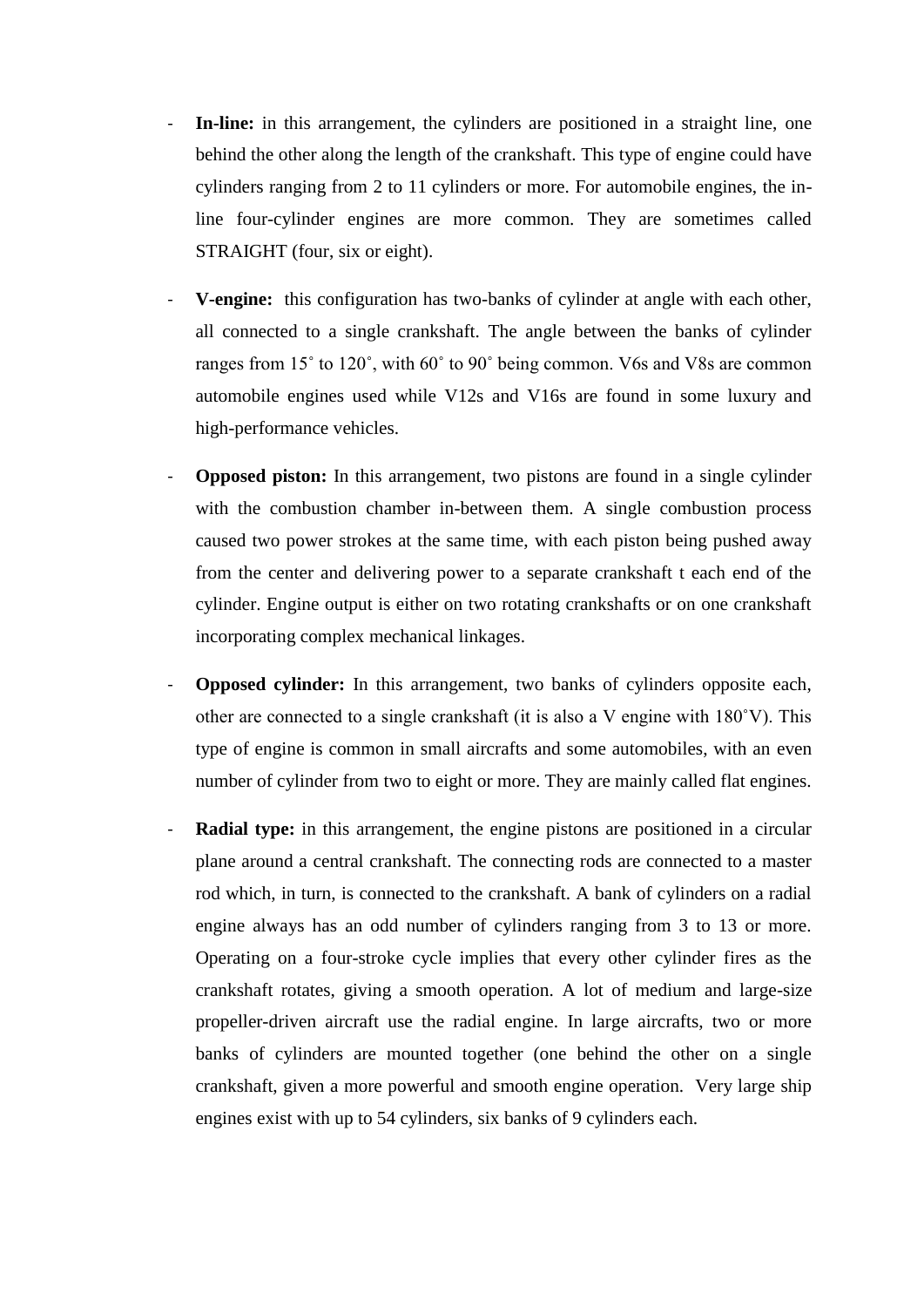- **W type:** this arrangement is similar to the V engine except that it has three cylinder banks connected to a single crankshaft. This design is not common but has been developed for some racing automobiles in the past and present. Usually such engines have 12 cylinders with 60˚ in between them.



**Figure 3.1:** Engine configurations (a) Single Cylinder (b) Straight or In-line (c) V Engine (d) Opposed Cylinder (e) W Engine (f) Opposed Piston (g) Radial

# **• Type of fuel burned**

- Diesel
- Petrol
- CNG / LPG
- Dual fuel engine
- **Type of aspiration**
- Naturally aspirated engine
- Turbo / super charged engine
- **Number of valve / cylinder**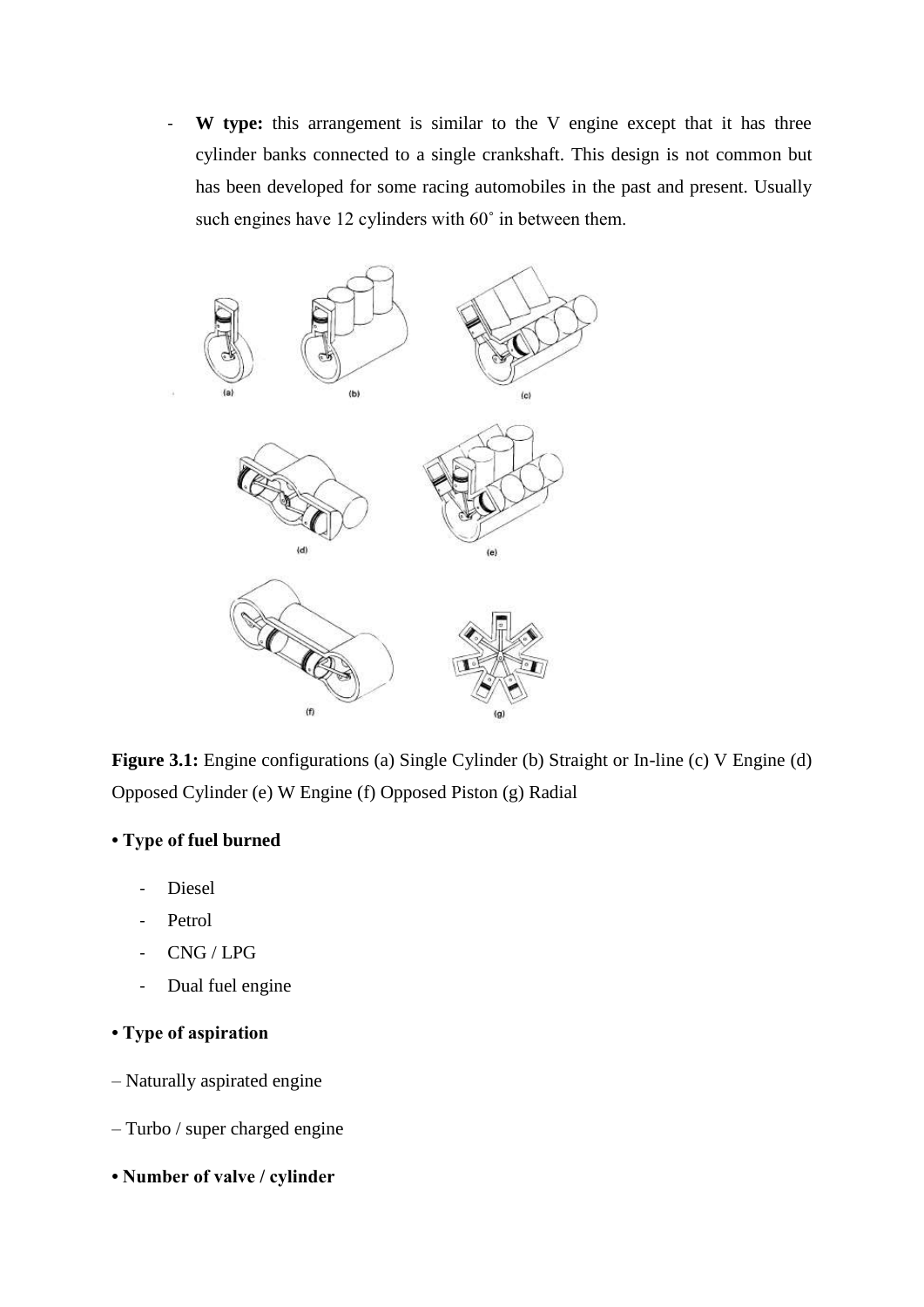- 2 valves per cylinder
- 3 valves per cylinder
- 4 valves per cylinder
- 5 valves per cylinder

### **• Mode of ignition**

- Compression ignition
- Spark ignition
	- **Gas exchange control**
		- Ports
		- Overhead valve with overhead cam
		- Overhead valve with side cam

### • **Valve location**

Four stroke engines employ the opening and closing of valves for the purpose of gas exchange in its combustion chamber by the various valve arrangements.



**Figure 3.2:** Four-stroke engine classification based on valve location (a) Valve in block, L head (b) Valve in head, I head (c) One valve in head and one valve in block, F head. (d) Valve in block on opposite sides of cylinder, T head.

- **Valve in block, L head:** this type of valve arrangement was used in older automobiles and is still being used in some smaller engines.